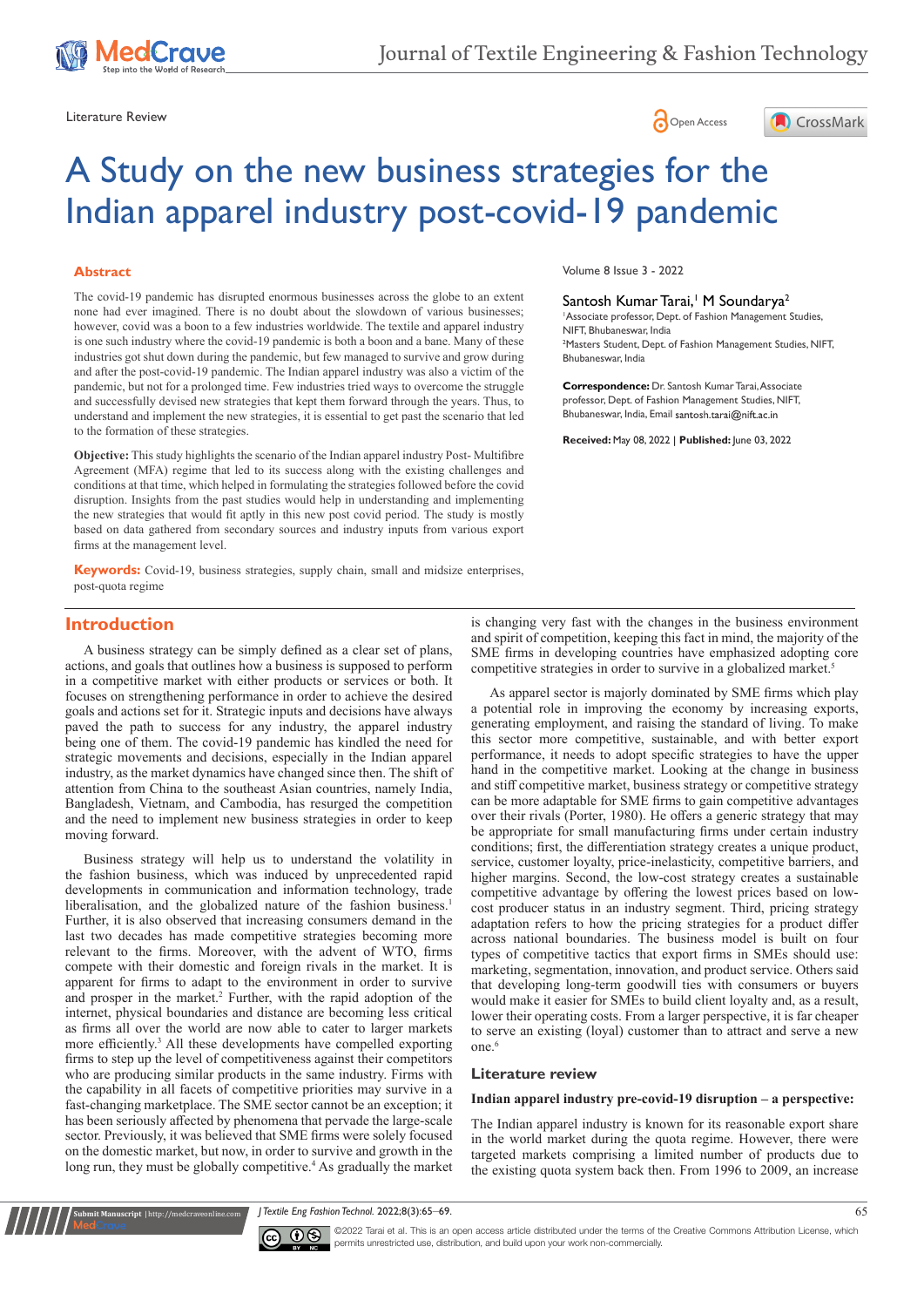of slow growth in export was observed, implying underutilization of manufacturing units resulting in high costs. As a result, Indian industries faced challenges while competing worldwide despite having the advantage of forwarding and backward integration. In addition, factors like poor technology, lack of quality infrastructure, low productivity and efficiency, and poor-quality products led to operational challenges, resulting in slow growth in exports. The removal of the quota system also resulted in the participation of many developing countries in apparel exports that used to have better export policies and thus gained benefits through custom duties and tariffs. This became a challenge for India as the poor performance of India's export was primarily due to the shifting of production base to low-cost apparel producing countries, as mentioned above, which led to the massive competition among the developing countries.

It was estimated that post elimination of the quota system, the global textile and apparel base will be shifted to the south Asian countries, predominantly China, Vietnam, Cambodia, Bangladesh, and India. Many contemporary studies suggested that India and China would be the major gainers in the textile & apparel trade in the post-quota period due to the availability of cheap labour and raw materials.<sup>7,8</sup> Before the covid-19 pandemic outbreak, the Indian apparel export industry was performing at a mediocre level as export suppliers particularly Bangladesh, Vietnam, Turkey, and Cambodia emerged successfully and grabbed Indian export share in the US and EU and other world's major apparel consuming markets as per ITC trade map data. Thus, it became pertinent to understand the competitors' approach and strategy in the apparel export business with their successive growth in export trade. This has become a harsh lesson for Indian apparel suppliers to consider the causes of failure in the apparel export market.

## **India's competitiveness and performance in the global market in the past two decades**

Although India is among the top ten exporters in the world market, due to certain factors, India's performance is not up to the level as expected. The comparison of market shares generally measures competitiveness. It can also be measured by various input costs (input measure) corrected for labour productivity and quality factors. India's apparel exports in the world market, although registering growth, export performance is slow compared to others. Thus, to make the Indian apparel sector more competitive and efficient, the operational input factors are required for improvements. Besides, there is a need to improve non-price factors such as quick response, fabric quality and processing quality, etc., which are perceived as essential attributes at the international level.

However, in competitiveness, India's apparel exporting firms are found to lack these attributes compared to its immediate exporting apparel suppliers in the present export market scenario. There have been contesting opinions on the drawbacks of the Indian apparel industry that made it difficult to become the global leader.

India's declining apparel export can be further attributed to two dominant reasons. One is that India failed to get orders from export consumer markets, and the other is that India faces stiff competition from its neighbouring counterparts, including Turkey. The declining growth rate of Indian apparel exports is due to a lack of orders from apparel export consumers like Western Europe, the USA, Canada, etc., due to the economic slowdown in their own country. On the other hand, India faces stiff competition from apparel exporters from Vietnam and Bangladesh, who are vigorously competing for apparel export market shares. Similarly, Turkey has emerged as a barrier to the EU market for Indian exporters due to its geographical proximity and faster delivery of orders.

 Another but more important reason is the highly fragmented character of the apparel market in India adds further worries about consolidation and the transportation costs. Moreover, increasing wage rates, hikes in oil prices, and inputs costs are other causes of worry, affecting exporter's profit.<sup>9</sup> Furthermore, higher unit value realizations reveal a heavy hold in a different market segment rather than competitiveness in similar markets. As a result, higher unit value is critical in sustaining and improving competitiveness over time for Indian apparel exporters. Thereby, India's export share is also affected by these factors in the present context. Contemporary studies reveal that Indian apparel export is expected to perform better in export markets. This is evident from the world export data that China is losing market share in the present export market after the covid-19 outbreak, particularly from countries like Bangladesh, Vietnam, and Turkey. Therefore, the dominant arguments are that this could be an opportunity for Indian apparel exporters to focus on those markets and capture the export share where China is outperformed. The reflection of India's export will be further supported when all these input production factors are taken care of by the government and industry stakeholders. Besides, it is observed that India's export category dominates the world export market in certain areas. The apparel categories such as non-knit women's outerwear, non-knit undergarments, and knitted undergarments constitute the most significant shares and account for more than 70 percent of exports from India.10 Compared to the market shares of these and other product categories of India's exports against a few of its competitors, India's competitive edge is quite mixed. Thus, the comparison is restricted to apparel exports to the USA, the single largest market for Indian exports. In this category, China and Hong Kong pose the greatest threat to India in terms of market shares.

Table 1 explains the strengths, weaknesses, opportunities, and threats of the Indian apparel industry. Despite the minute flaws possessed by the apparel industry, the strengths and opportunities available cannot be undermined. Since the covid-19 pandemic, a clear shift in apparel business from China has been observed, and importers like the US and EU and many brands have taken command on humanitarian grounds and decided to source from other established competing manufacturing countries. This resulted in a boon for countries like India, Bangladesh, Cambodia, and Vietnam. However, the rise of neighbouring countries is a threat to the Indian apparel industry, but the forward and backward integration system of the Indian apparel industry keeps it marching forward. Moreover, the revised government's favourable policies and initiatives have not only helped the industry to take a step ahead in the global market but also cater to the observed weaknesses by pondering on new business strategies which may be helpful to the Indian exporters to produce competitive products to meet the buyer's expectations in volatile markets. Further, we have attempted to frame a perceptual mapping of Asia's major apparel export countries based on their position in the market.

Figure 1 highlights the competitor mapping regarding compliance, pricing, product value, and quality. SME firms dominate the Indian apparel industry, so it has scattered supply chains created specifically by small informal firms. This segment has limitation with low product diversity, but have full capabilities for cotton production, lacking in processing synthetic fabrics, modern machinery, limited trim manufacturing units, and decreased duty drawback. But Bangladesh is a low-cost country due to low wages and other factors. Due to preferential access to European markets under the 'Everything but Arms (EBA) initiative and in Canada, Japan, and the USA under their respective GSP schemes,<sup>11</sup> this country has established an integrated factory for which it has been capable of getting large bulk orders. This country is highly dependent on fabric sourcing from India and China, and its target markets are low to mid-market segments. To some extent, this country is seen as weak in terms of compliance, quality, and dependability.

Due to the participation of premium garment firms, Sri Lanka is positioned as a higher-priced, higher-value niche product and is heavily reliant on textile resources, especially imports from China and India. Cambodia's rising wages are affecting FOB prices, and the country produces poor unit values due to a lack of product diversity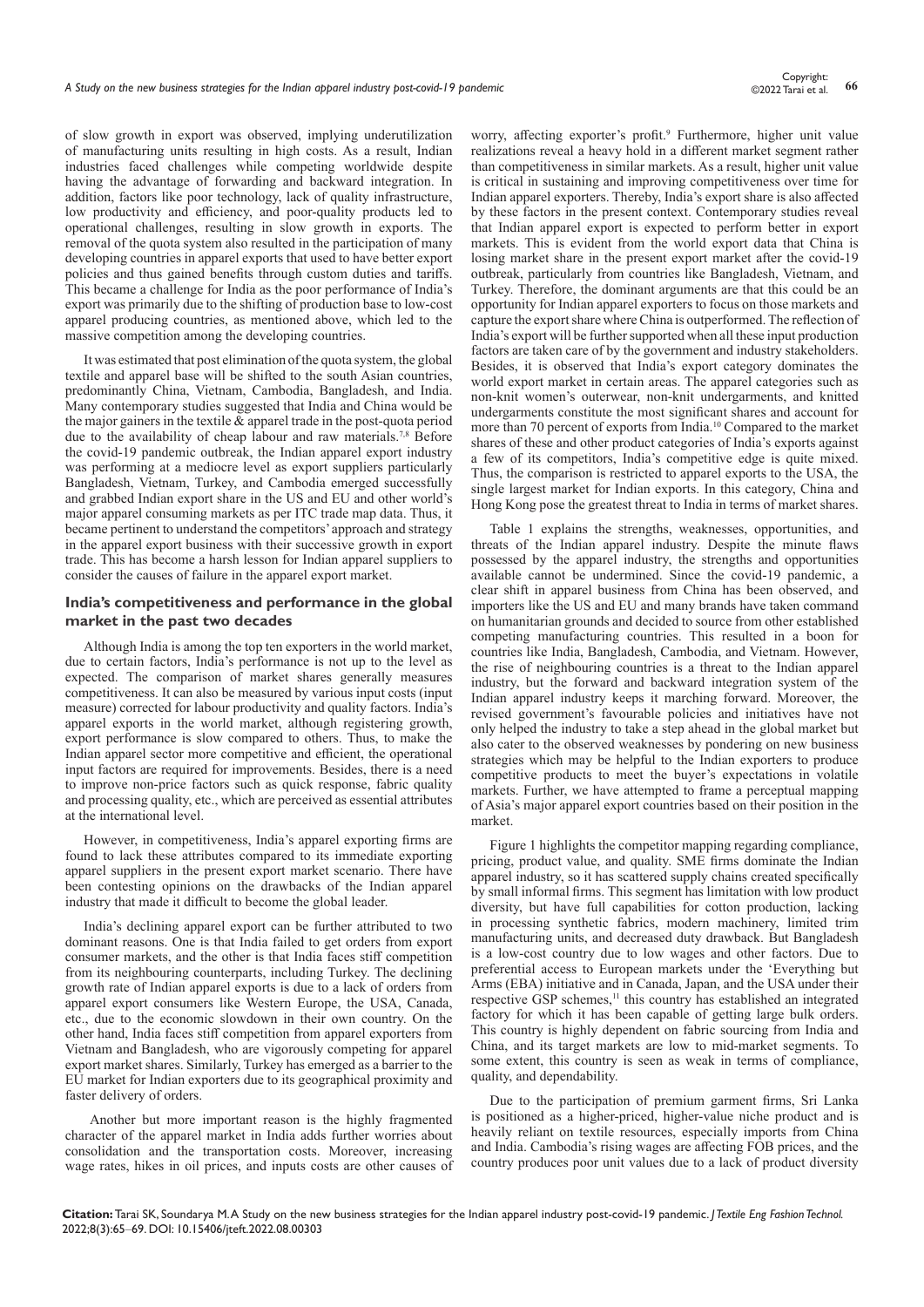and mid-range quality.12 Indonesia, on the other hand, has a low to moderate product value. This country has a positive image among purchasers, as well as significant textile mills and a strong skills base. Vietnam has the ability to deliver on non-cost factors and has recorded strong growth despite higher unit values and invested heavily in backward linkages. China stands out among all and produces a vast range of goods and services, has increased productivity levels in short lead times and has the ability to deliver on non-cost factors. However,

after the ban on using the cotton from their cotton-growing Xinjiang region, there is an impact on orders being shifted to India/Pakistan and other Asian countries. Pakistan has outperformed in apparel exports to both the European Union and USA compared to India and Bangladesh for 2021. At the same time, the lack of product diversity has led to low reliability in their products, despite their competitive prices and advantage in cotton-based products.<sup>1</sup>

**Table 1** SWOT analysis of the Indian apparel industry

| <b>Strengths</b>                                                              | <b>Weakness</b>                                                                |
|-------------------------------------------------------------------------------|--------------------------------------------------------------------------------|
| - The second largest industry in India                                        | - Export content has reduced                                                   |
| - Vertically integrated Industry                                              | - High dependence on Accessories (trims-hard goods) in China                   |
| - Comparatively better entrepreneurial skills                                 | - Technological dependence                                                     |
| - Largest exporter to the EU and 2nd largest to the USA                       | - Insufficient skilled workforce                                               |
| - Strong raw material base                                                    | - Lack of one-stop building                                                    |
| - Available of huge manpower and cheap workforce                              | - High dependence on various stakeholders                                      |
| - Cost competitiveness                                                        | - Lack of sufficient specialists in pattern making                             |
| - Flexible textile manufacturing systems                                      | - Lack of sufficient chemicals for colour printing                             |
| - The apparel industry is one of the largest contributors to foreign exchange |                                                                                |
| <b>Opportunity</b>                                                            | <b>Threats</b>                                                                 |
| - Can be leader in world apparel exports                                      | - Strong international competition particular China, Bangladesh and<br>Vietnam |
| - Capable of reducing the level of unemployment                               | - Recession in foreign markets                                                 |
| - Enormous export potential                                                   | - Unpredictable of foreign currency exchange risks                             |
| - Need to focus on new developed market                                       | - Improvement in quality                                                       |
| - Need to focus on development on new product                                 |                                                                                |
| - Need to focus on quick response                                             |                                                                                |
|                                                                               |                                                                                |

- Rising of domestic demand consumption



**Figure 1** India's competitors perceptual mapping.

*A - China, B - Vietnam, C - Pakistan, D - Indonesia, E - Cambodia, F - Bangladesh,* 

*G - Sri Lanka, I – India*

#### **Covid disruptions in the Indian apparel industry**

The Covid-19 Pandemic has led to multiple disruptions and disorientation in the supply chain network, adversely affecting it. Being one of the essential parts of the business, the Supply Chain is under tremendous pressure and scrutiny. Disruptions at various levels have led to the closure of many businesses. The textile and apparel supply chain has also witnessed a slowdown in the business due to the pandemic, which resulted in the migration of labour forces, difficulty

in sourcing and availability of raw materials, delay in delivery of finished product orders, and maintaining the warehouses, managing the inventory. The manufacturing units operating during the pandemic with reduced labour forces following the social distancing guidelines showed lower productivity and efficiency. A digital survey conducted by the ILO Siraye program to assess the impact of COVID-19 on factory operational activities highlighted that; the capacity utilization rate decreased by 30% in quarter 1 2020 compared to 2019 statistics. There will be a decrease in revenue by 20% in 54% of the factories surveyed in 2020. 58% of manufacturers want to re-purpose production towards Covid-19 response goods (face masks, towels, bed linen, and patient gowns). They will need support in sourcing machinery, raw materials, foreign exchange, and training workers (Dawit, 2020). Global consulting firm McKinsey in its report of immediate sourcing responses to Covid-19,2020 has stated that the sourcing executives have to focus on four priorities securing inventory and managing the ramp-down and ramp-up of supply chains; optimizing cash flow along the supply chain, and ensuring optimal trade-off between cash position, profit impact, and supplier stability; proactively managing financial risk across the entire supply chain, and finally adjusting internal costs, including open commitments and operating expenses of the sourcing function.<sup>13</sup>

With China being the first country to be hit by the Covid pandemic, it suspended the export of raw materials to the neighbouring and western countries, giving rise to disruptions and breakdowns in the supply chain. Due to the unavailability of raw materials and nationwide lockdowns, the manufacturing units had no choice but to shut down their businesses. The delay in the availability of raw materials, lack of transportation facilities, migration of labour, and cash flow constraints disturbed the supply chain management of various apparel export houses and textile businesses (Kumar, Luthra, Mangla, & Kazançoğlu,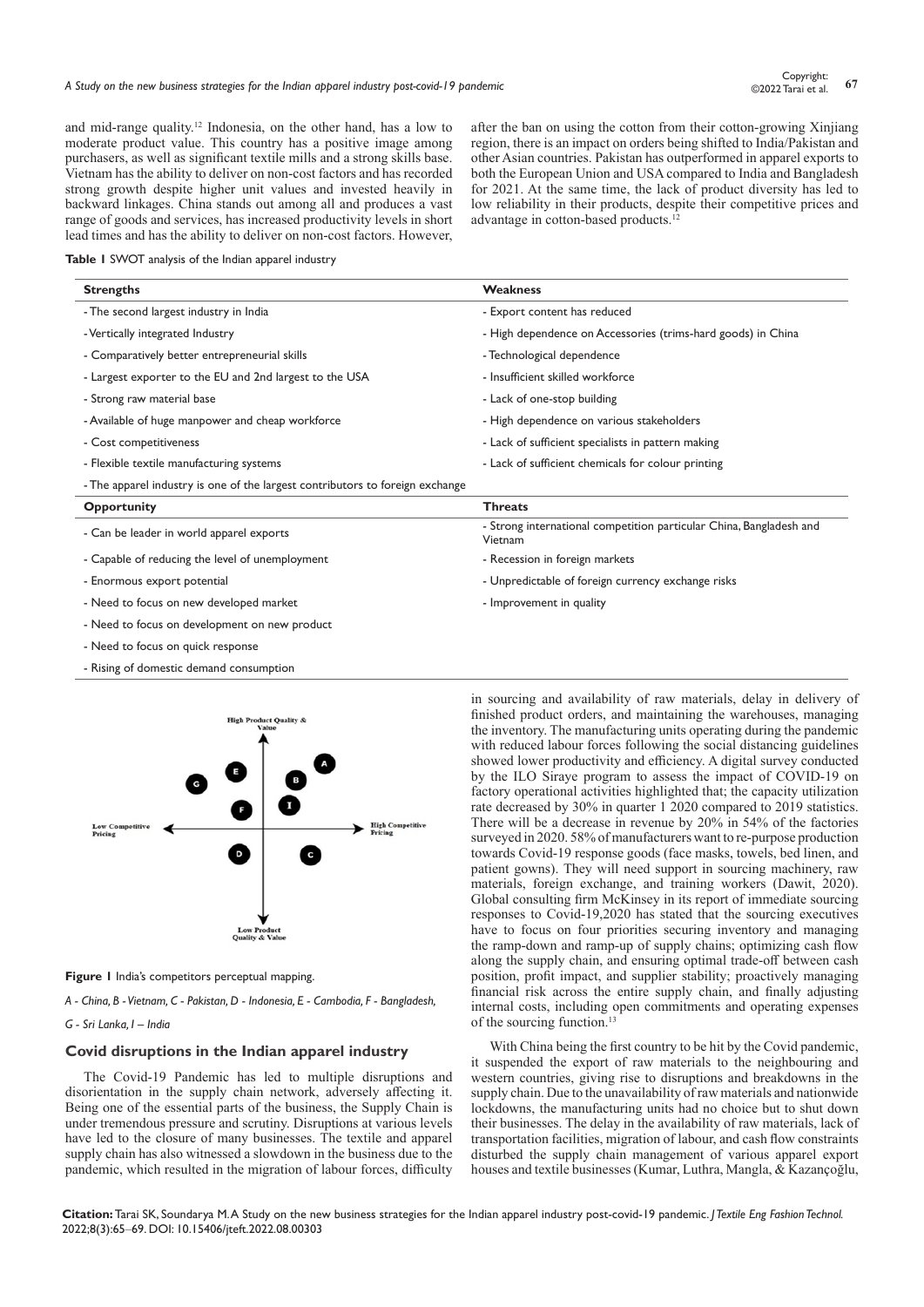2020). Global brands like H&M, Inditex, Mark & Spencer, PVH, VF Corporation, Kiabi, and Target have assured to fulfill the existing contractual obligations between the brands and the export houses situated in countries like India, Bangladesh, Vietnam, etc. for the orders placed pre-covid, but that is not enough to compensate the losses caused by the disruption of the supply chain.<sup>14</sup>

Due to the present global economic setback, socio-political turmoil, and pandemic challenges, the Indian economy faces macroeconomic risks. For the last two years, problems like slow growth in industrial contribution, lack of efficiency in industries, poor capital inflow, and competitive factors across the globe have attracted priority attention in the government agenda as well as for apparel manufacturing exporters. Therefore, the above-discussed situations and scenarios make it necessary for devising new business strategies that will help in overcoming and coping with the present market conditions and help in holding a substantial position in the market in the coming years.

#### **Suggestions**

#### **New business strategies for the Indian apparel industries**

The relevance of defining and framing strategies for Indian apparel firms is unavoidable in the present context. Post covid-19 pandemic, making strategic business decisions would help revamp the apparel market dynamics. Based on the understanding of the situation before covid disruption and the present market conditions, a few strategies are suggested that will bring about a substantial amount of change that would be significant in improving an industry's hold over the market.

**Integrated growth strategy:** The key focus of implementing an integrated growth strategy is to emphasize domestic and export markets. Since Indian apparel and textile industries are sufficient enough to come together and get involved in exploiting their growth potential by combining resources and competencies from their units and directing those units towards new business opportunities. This would also optimize the entire value and supply chain, thereby improving the lead time and efficiency.

**Investment in advanced technology and machinery:** In this era where science and technology have advanced massively, there is also a paradigm shift in the apparel industry. Artificial Intelligence and Machine Learning have changed the dynamics of this industry's operations, production, and retail segments. The government needs to increase the budget for investment across the entire value chain spectrum, which can meet the exporters' requirement of accessing the finance at a reasonable interest rate with a longer duration for upgradation technology and types of machinery for better performance in products and non-product areas.

**Apparel-driven growth and priority on the handloom sector:** Indian economy is changing fast and growing gradually; apparelmaking firms must focus on domestic rather than looking at the international market. Further, a large handloom base in India becomes an opportunity for Indian firms to meet the increasing demand for sustainable products in the world market. Thus, attention is sought both from the government and the weaving community.

**HRD and flexible labour laws:** To make the apparel industry attractive & preferred choice among the new generation, there should be flexibility in labour policy & standardized with other industries. Availability of a trained workforce will result in product quality/ production efficiency and finishing areas through textile and apparel education. Division of work among unskilled vs skilled leads to the effectiveness of the organisation.

**Identity and brand image creation:** Branding over the years has become the most critical aspect for a business to be known and followed in the market. Consistency in product quality and development of new product trends. Providing quality products consistent with recent trends leads to brand building & image creation. Further, holistic marketing leads to solid branding. Especially post covid, customers want transparency in everything they see, including the products and services offered by any business company. Hence, it is essential for a company to focus on the brand-building strategy.

**Cost competitiveness:** For a business firm, it is important to understand how the competitors are pricing their products. Hence, adopting superior technology with new operational techniques, engaging a trained workforce & govt support, and incentives make the apparel products cost-competitive globally.

**Cluster identity & organised structure:** The responsibility, sharing, and collective working culture of each export firm may produce superior and different product categories that will create cluster identity. Further, marketing & promotional techniques using famous personalities will lead to the branding of the cluster. Firms are required to be organised in which they can access a lot of both financial and non-financial benefits; also, reasonable people may join the firms.

**Emphasis on Direct buyer link & setting up own website:** By implementing new technology, hiring the right people, and setting up their websites, firms may be connected with buyers directly, increase their visibility, and will be able to make good money. Having a website is the first step toward entering an e-commerce setup.

**Vertical setup:** Forgetting bigger volumes and decreasing lead time, vertical setup firms are necessary to compete and capture high volume orders from buyers. Post covid-19 pandemic, buyers are looking for faster accessibility; thus, having a vertical setup would decrease the lead time.

**Setting up locally procured Fabric Hub and Training centre at apparel cluster centre:** This may cater to the faster availability of yarn and raw materials at a reasonable price with good quality both developing, stitching and making finished products in a hassle-free. Also, reduce the lead time in supply chain activity and fulfil the market requirement by attending training regularly.

**A sustainable approach to production:** The industry has to focus on sustainable ways of production, specifically organic fabrics, to protect the environment. Since the pandemic broke out, customer demand for sustainable and organic products has increased. For this purpose, investment in superior technology and other infrastructure development is essential, considering the effect of apparel production and consumption on environmental issues. Sustainability may influence customers' minds in the future.

**Collaboration with start-up firms:** Collaboration will make the firms more visible for instance, inputs like design, materials, digital print, technological support, information, and service will bring a holistic impact on the newly set up businesses. Once the company is well established, it can always look for implementing an integrated growth strategy.15–19

# **Conclusion**

The covid-19 pandemic undoubtedly slowed down the entire market dynamics, yet has also opened new channels and opportunities for businesses. The right strategic move by business firms would ultimately lead to profits. Also, the end of the quota regime has created an ample amount of employment strength, economic improvement, the scope for the development of industries, and the overall growth of developing countries. These were not visible to that extent in developing countries during the quota regime. Further, it has provided an opportunity for the developing countries to integrate the factors in business operation, restructure business practices, and improvement of the industry. The apparel industry-particular SME firms show promise of gainful employment and are considered a big money-spinner in any economy. This sector is the backbone of the Indian economy, considering the sector's contribution to growth in production, boosting exports, and generating employment. However, some issues

**Citation:** Tarai SK, Soundarya M. A Study on the new business strategies for the Indian apparel industry post-covid-19 pandemic. *J Textile Eng Fashion Technol.* 2022;8(3):65‒69. DOI: [10.15406/jteft.2022.08.00303](https://doi.org/10.15406/jteft.2022.08.00303)